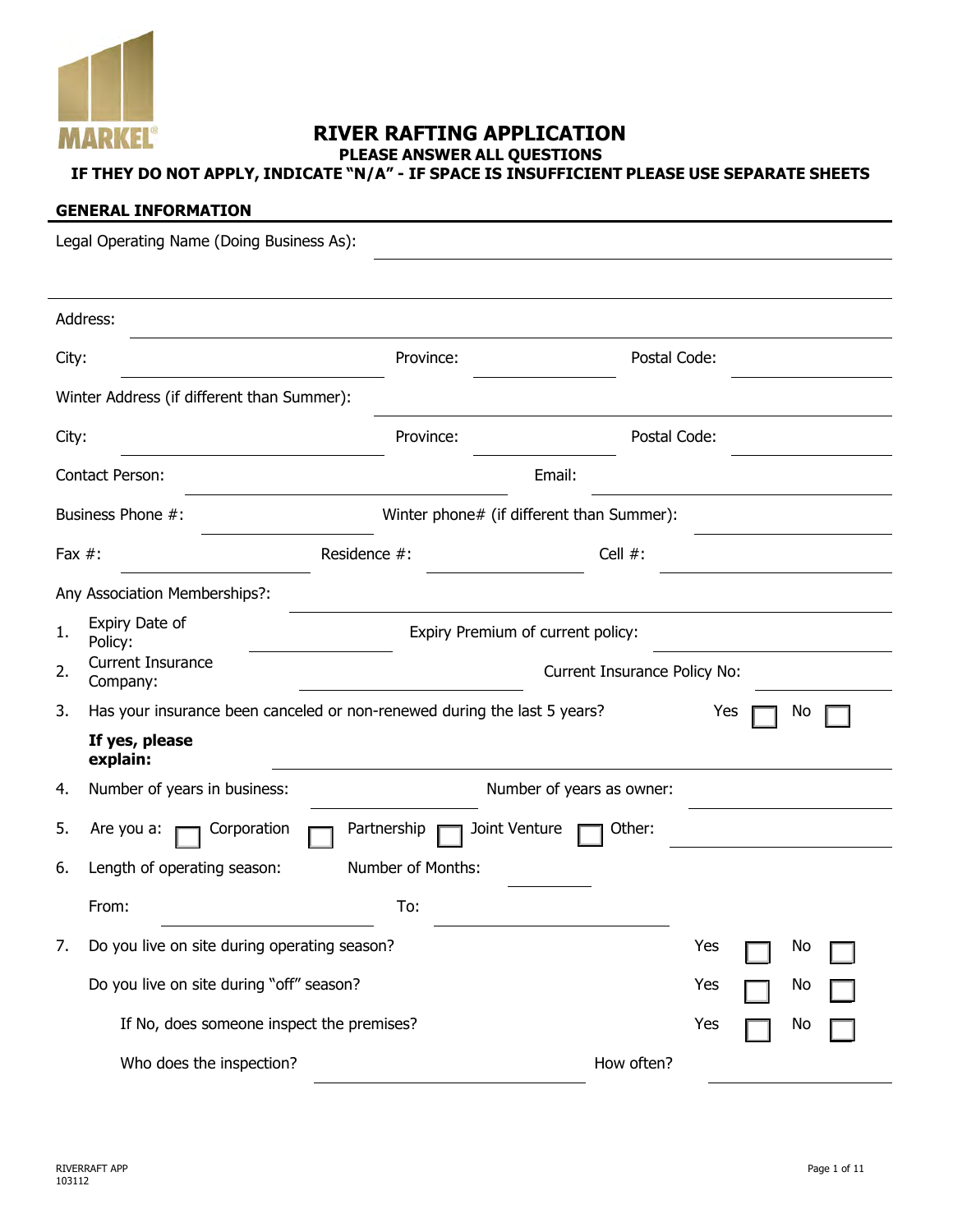## **FIVE YEAR CLAIMS HISTORY**

|                                            | Please describe any claims/law suits that you have had within the last 5 years. (Continue on separate page, if necessary.) |  |
|--------------------------------------------|----------------------------------------------------------------------------------------------------------------------------|--|
| 1. Year: ___________ Type:                 |                                                                                                                            |  |
| Description:                               |                                                                                                                            |  |
| 2. Year: ___________ Type:<br>Description: |                                                                                                                            |  |
| 3. Year: __________ Type:<br>Description:  |                                                                                                                            |  |
| 4. Year: __________ Type:<br>Description:  | Amt. Paid:                                                                                                                 |  |
| 5. Year: __________ Type:                  | Amt. Paid:                                                                                                                 |  |

Description: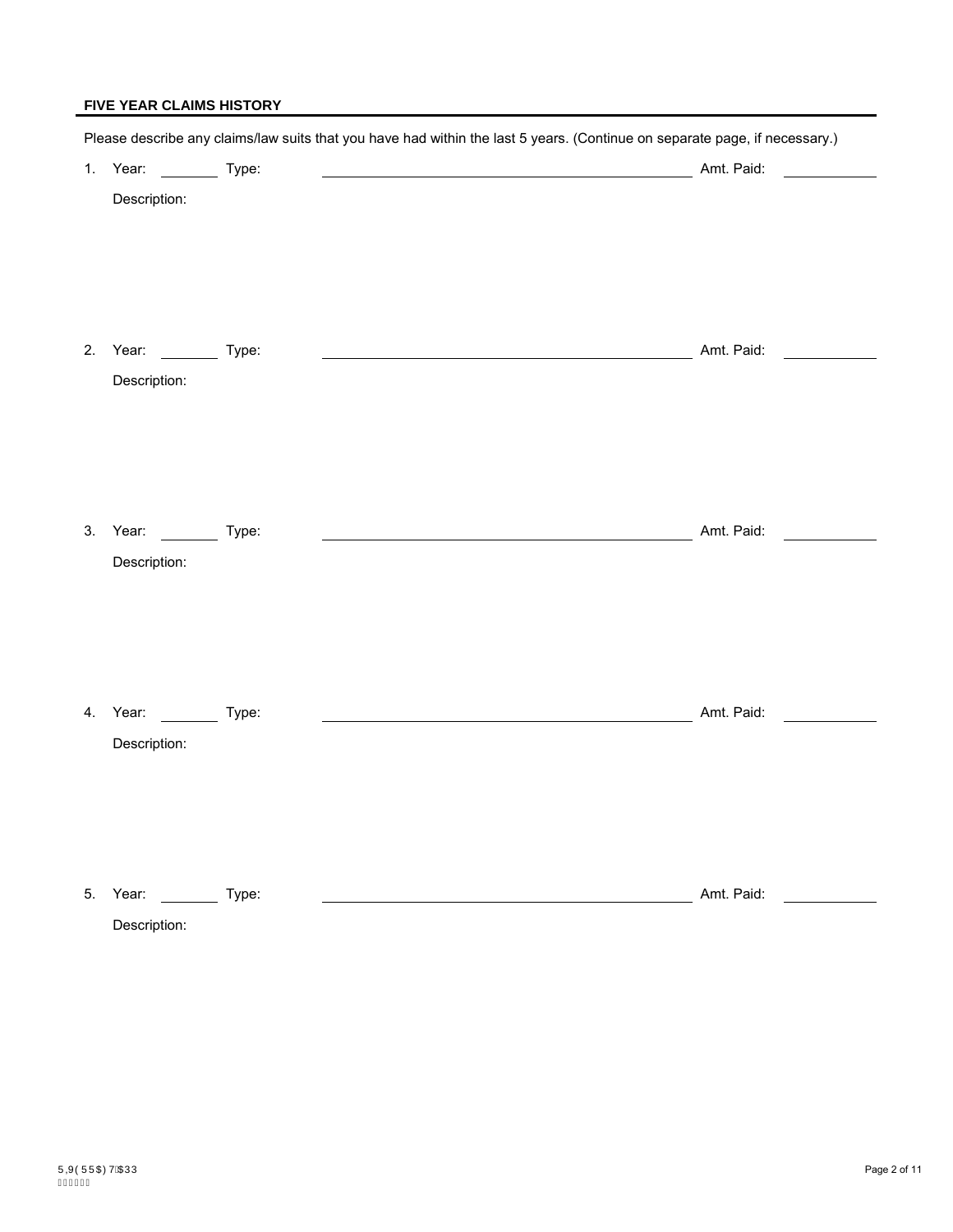## **LIABILITY**

| 1.             | Last Year's Closing Date?<br>Last Year's Opening Date?                                                                                                                                                                |                          |                      |  |
|----------------|-----------------------------------------------------------------------------------------------------------------------------------------------------------------------------------------------------------------------|--------------------------|----------------------|--|
| 2.             | What customer weight and age restriction do you implement?                                                                                                                                                            |                          |                      |  |
| 3.             | Do you require the use of helmets?                                                                                                                                                                                    | Yes                      | No                   |  |
|                | If no, please explain:                                                                                                                                                                                                |                          |                      |  |
| 4.             | Do you require the use of lifejackets?                                                                                                                                                                                | Yes                      | No                   |  |
|                | If no, please explain:                                                                                                                                                                                                |                          |                      |  |
| 5.             | Are your lifejackets / PFDs / wetsuits used Canadian certified?                                                                                                                                                       | Yes                      | No                   |  |
|                | If no, please explain:                                                                                                                                                                                                |                          |                      |  |
| 6.<br>7.<br>8. | Do you use waivers?<br>If Yes, do you require all participants to sign a waiver?<br>Please attach a copy.<br>Do you carry radio transmitters/cellular/satellite phones?<br>Do all rafts carry - 20 meter throw ropes? | Yes<br>Yes<br>Yes<br>Yes | No<br>No<br>No<br>No |  |
| 9.             | Number of first aid kits per trip:                                                                                                                                                                                    |                          |                      |  |
| 10.            | Do you allow clients to individually "float rapids"?<br>11. Do you have slef-guided trips?                                                                                                                            | Yes<br>Yes               | Νo<br>No             |  |
|                | If Yes, what qualifications/experience are required by your clients to participate?                                                                                                                                   |                          |                      |  |
|                | 12. What is your guide to client ratio?                                                                                                                                                                               |                          |                      |  |
|                | 13. Do you promote fun runs, marathons, bodysurf, private expeditions, or other competitive/social<br>events?                                                                                                         | Yes                      | No                   |  |
|                | If yes, please give full details                                                                                                                                                                                      |                          |                      |  |
|                |                                                                                                                                                                                                                       |                          |                      |  |
|                | 14. Do you engage in any "ropes" activity? (i.e.: High Ropes Course)                                                                                                                                                  | Yes                      | Νo                   |  |
|                | If yes, please explain:                                                                                                                                                                                               |                          |                      |  |
|                | 15. Do you formally assess client's skills?                                                                                                                                                                           | Yes                      | N0                   |  |
|                | If Yes, please specify:                                                                                                                                                                                               |                          |                      |  |
|                | 16. Do you do a safety instruction prior to each trip?<br>If No, please explain:                                                                                                                                      | Yes                      | Νo                   |  |

17. Describe your emergency procedures: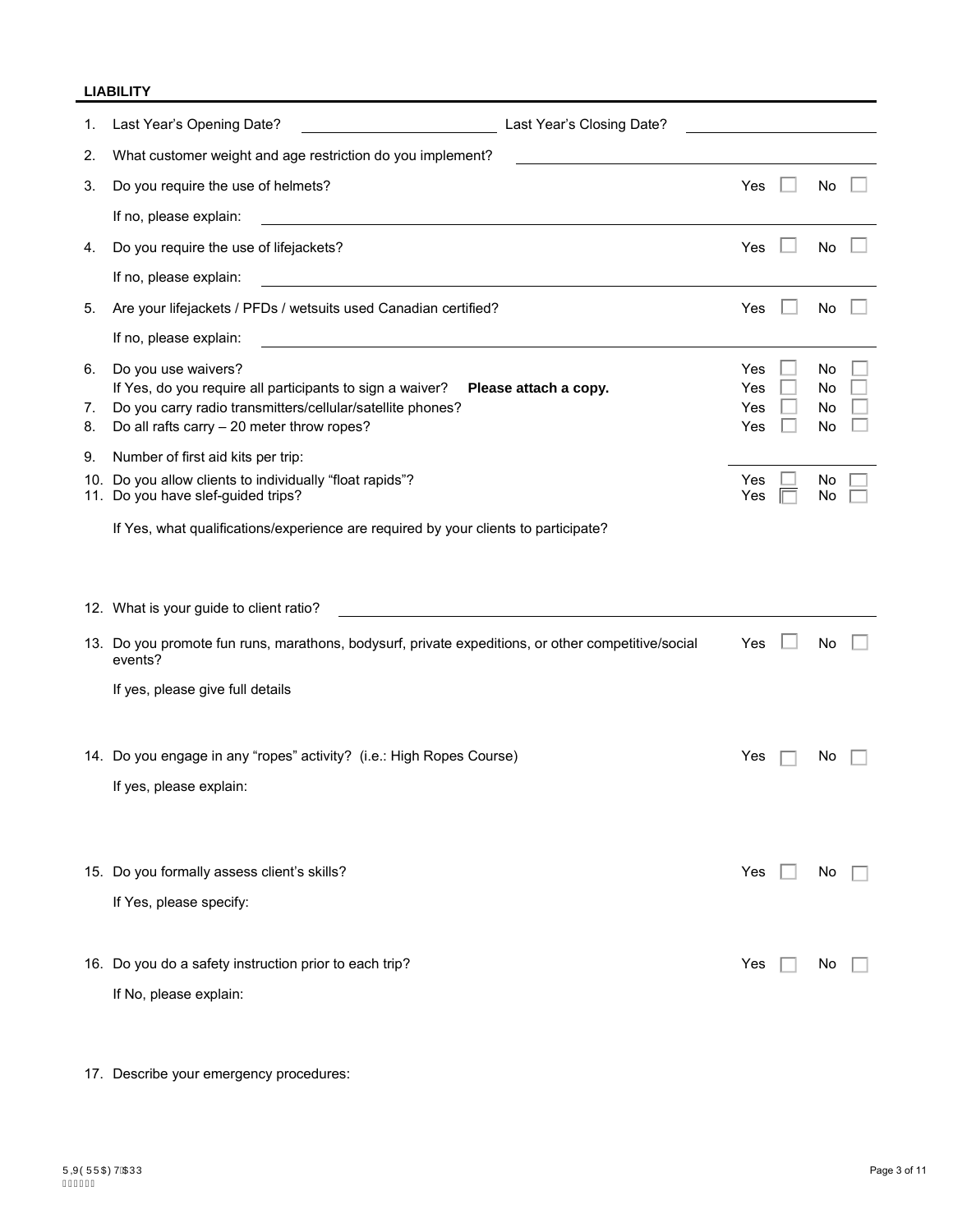## 18. List of Rivers in which you operate:

| <b>Name</b> | Class $(1-5)$ | Miles/Km | % of sales |
|-------------|---------------|----------|------------|
|             |               |          |            |
|             |               |          |            |
|             |               |          |            |
|             |               |          |            |
|             |               |          |            |
|             |               |          |            |
|             |               |          |            |

19. Please list all Rafts, Boats and Motors owned. It is very important to list all items to ensure proper LIABILITY coverage.

| <b>Number</b> | <b>Type</b>                                                                                                       | Length | Approx. No. of Passengers | Motors - H.P. |          |
|---------------|-------------------------------------------------------------------------------------------------------------------|--------|---------------------------|---------------|----------|
|               |                                                                                                                   |        |                           |               |          |
|               |                                                                                                                   |        |                           |               |          |
|               |                                                                                                                   |        |                           |               |          |
|               |                                                                                                                   |        |                           |               |          |
|               |                                                                                                                   |        |                           |               |          |
|               |                                                                                                                   |        |                           |               |          |
|               | 20. Do you organize off premises trips/excursions?<br>If Yes, are any of the trips:                               |        |                           | Yes           | No       |
| a)            | wilderness adventure?                                                                                             |        |                           | Yes           | No       |
| b)<br>C)      | outside of Canada?<br>winter adventure oriented? i.e.: alpine skiing, camping, ice climbing, cross-country skiing |        |                           | Yes<br>Yes    | No<br>No |
|               |                                                                                                                   |        |                           |               |          |
|               | If Yes, please explain:                                                                                           |        |                           |               |          |
|               |                                                                                                                   |        |                           |               |          |
|               | 21. Are there any non-sporting non-recreational activities that have not already been addressed?                  |        |                           | Yes           | No.      |
|               | If Yes, please describe:                                                                                          |        |                           |               |          |
|               |                                                                                                                   |        |                           |               |          |
|               |                                                                                                                   |        |                           |               |          |
|               | 22. Do you have any concessionaires or leasehold agreements?                                                      |        |                           | Yes           | No       |
|               | If Yes, please explain:                                                                                           |        |                           |               |          |
|               |                                                                                                                   |        |                           |               |          |
|               | 23. Do you sponsor any fireworks displays?                                                                        |        |                           | Yes           | No.      |
|               | If Yes, you will be required to complete the Fireworks Supplemental Application                                   |        |                           |               |          |
|               | 24. Do you sponsor any other entertainment events?                                                                |        |                           | Yes           | No       |
|               | If Yes, please explain:                                                                                           |        |                           |               |          |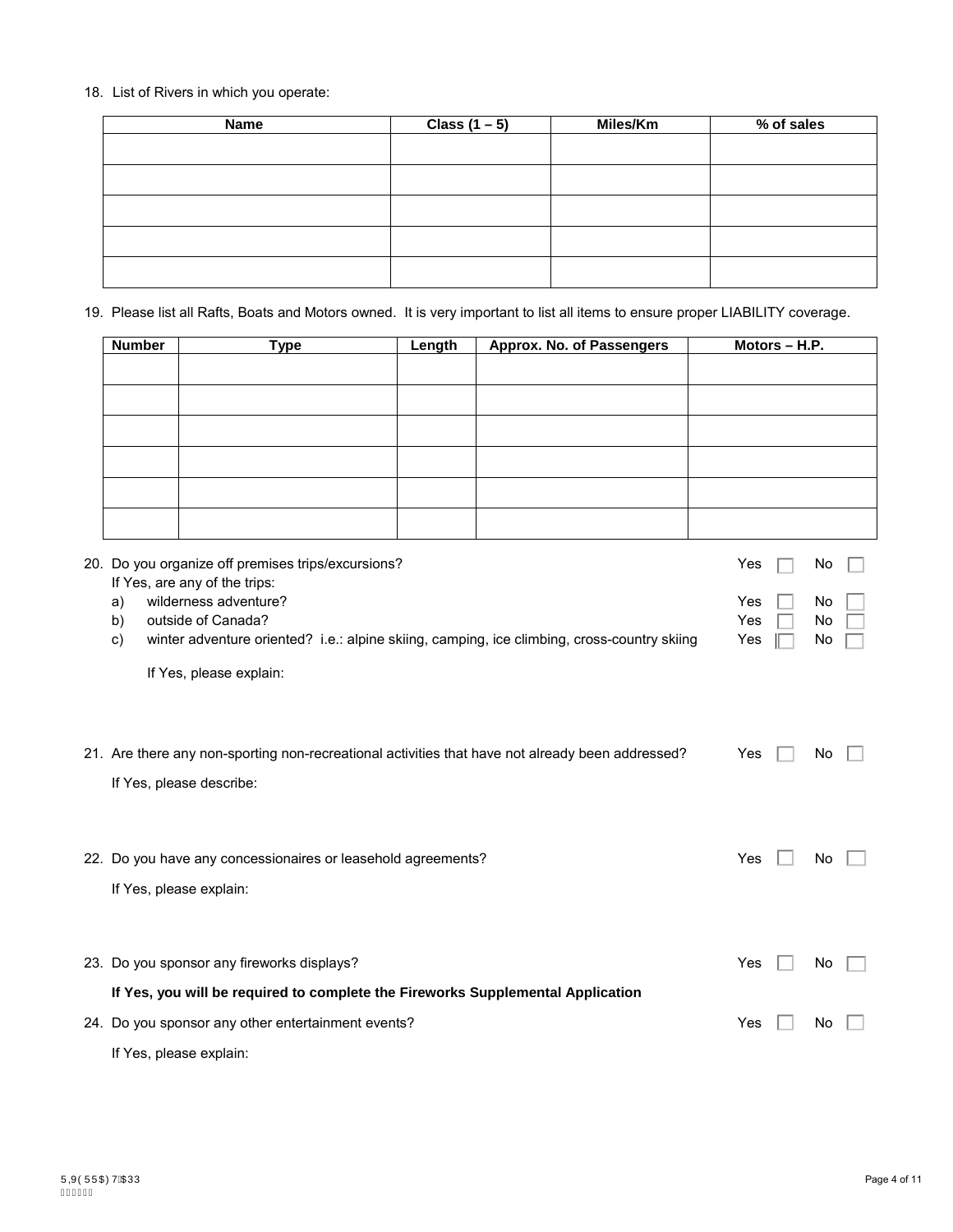| 25. Do you or a Third Party offer spa type services?<br>If Yes, please answer the following:<br>If a Third Party offers the spa type services, do you obtain a Certificate of Insurance with<br>a)<br>your Company listed as an Additional Insured?<br>Please provide the services offered and number of staff or Third Party staff by category. Separate insurance may<br>b)<br>be required depending on the services provided. |                              |                                                 | Yes<br>Yes | No l<br>No    |  |
|----------------------------------------------------------------------------------------------------------------------------------------------------------------------------------------------------------------------------------------------------------------------------------------------------------------------------------------------------------------------------------------------------------------------------------|------------------------------|-------------------------------------------------|------------|---------------|--|
| Services/Category                                                                                                                                                                                                                                                                                                                                                                                                                | <b>Offered</b><br>yes or no? | <b>Own Staff or Third</b><br><b>Party Staff</b> |            | <b>Number</b> |  |
| Massage Therapy                                                                                                                                                                                                                                                                                                                                                                                                                  |                              |                                                 |            |               |  |
| Registered Massage Therapy                                                                                                                                                                                                                                                                                                                                                                                                       |                              |                                                 |            |               |  |
| Manicures / Pedicures                                                                                                                                                                                                                                                                                                                                                                                                            |                              |                                                 |            |               |  |
| Facials                                                                                                                                                                                                                                                                                                                                                                                                                          |                              |                                                 |            |               |  |
| Spa Therapy                                                                                                                                                                                                                                                                                                                                                                                                                      |                              |                                                 |            |               |  |
| <b>Body Treatments</b>                                                                                                                                                                                                                                                                                                                                                                                                           |                              |                                                 |            |               |  |
| <b>Makeup Artistry</b>                                                                                                                                                                                                                                                                                                                                                                                                           |                              |                                                 |            |               |  |
| Waxing                                                                                                                                                                                                                                                                                                                                                                                                                           |                              |                                                 |            |               |  |
| Reflexology                                                                                                                                                                                                                                                                                                                                                                                                                      |                              |                                                 |            |               |  |
| <b>Artificial Nails</b>                                                                                                                                                                                                                                                                                                                                                                                                          |                              |                                                 |            |               |  |
| Eyelash / Eyebrow Tinting                                                                                                                                                                                                                                                                                                                                                                                                        |                              |                                                 |            |               |  |
| Other:                                                                                                                                                                                                                                                                                                                                                                                                                           |                              |                                                 |            |               |  |
| Other:                                                                                                                                                                                                                                                                                                                                                                                                                           |                              |                                                 |            |               |  |
| Has your staff received formal training in the service/category that they are practicing?<br>C)<br>Are your staff members in good standing of their provincial association?<br>d)                                                                                                                                                                                                                                                |                              |                                                 | Yes        | No l          |  |
| (i.e.: Ontario Massage Therapist Association)                                                                                                                                                                                                                                                                                                                                                                                    |                              |                                                 | Yes        | No.           |  |
| 26. Food Services - Seating Capacity: Cafeteria <b>Commission Liberal Commission Commission</b> Formal Dining/Restaurant                                                                                                                                                                                                                                                                                                         |                              |                                                 |            |               |  |
| 27. Do you sell any alcoholic beverages at your location?                                                                                                                                                                                                                                                                                                                                                                        |                              |                                                 | Yes        | <b>No</b>     |  |
| If Yes, please answer the following:                                                                                                                                                                                                                                                                                                                                                                                             |                              |                                                 |            |               |  |
| Describe the licensed facility on your premises:<br>a)                                                                                                                                                                                                                                                                                                                                                                           |                              |                                                 |            |               |  |
|                                                                                                                                                                                                                                                                                                                                                                                                                                  |                              |                                                 |            |               |  |

b) Name Liquor License is in: c) Opening and closing hours for liquor sales: d) Has your liquor license every been revoked or suspended?  $Yes$   $\Box$  No  $\Box$ If Yes, please explain: e) Have you ever been fined by AGCO or other government regulator?  $Yes$   $\Box$  No  $\Box$ 

If Yes, please explain:

 $\Box$ 

 $\Box$ 

 $\Box$ 

П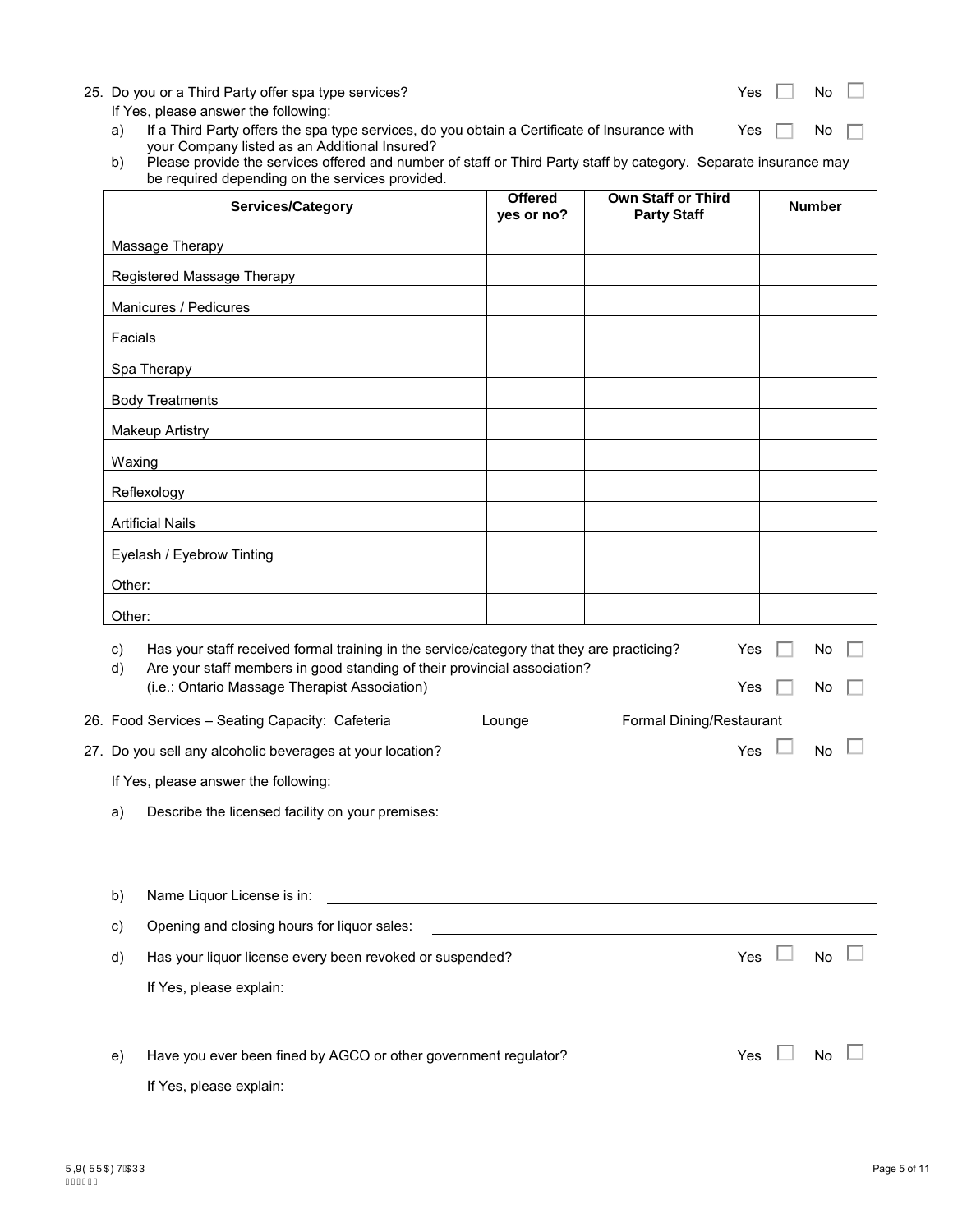| f)      | Type of alcoholic beverages sold:                                                                             |     |    |  |
|---------|---------------------------------------------------------------------------------------------------------------|-----|----|--|
| g)      | Annual Gross Sales:<br>Seating Capacity:<br>h)                                                                |     |    |  |
| i)      | Are Patrons allowed to carry alcoholic beverages onto the premises?                                           | Yes | No |  |
|         | If Yes, please describe:                                                                                      |     |    |  |
|         |                                                                                                               |     |    |  |
| j)      | If facility is completely enclosed, are minors allowed to enter?                                              | Yes | No |  |
| k)      | Do all servers receive any type of alcoholic awareness training?                                              | Yes | No |  |
|         | If Yes, describe training (i.e. SIP/TIPS/TAMS):                                                               |     |    |  |
| $\vert$ | Is there a limit placed on the quantity of alcoholic beverages purchases at one time?<br>Explain:             | Yes | No |  |
| m)      | Is there any other underlying Liquor Liability coverage being provided?                                       | Yes | No |  |
|         | If Yes, explain and attach a copy of the certificate of insurance:                                            |     |    |  |
| n)      | Are there written company procedures on how to handle patrons who are visibly impaired<br>and/or unruly?      | Yes | No |  |
| O)      | Is staff trained in these procedures?                                                                         | Yes | No |  |
|         | 28. Do you provide Child Care/Nursery Services?                                                               | Yes | No |  |
|         | If Yes, please complete the Child Care Supplement Application attached.                                       |     |    |  |
|         | $0.0\%$<br>29. What percentage of your patrons stay on site?<br>30. What is the capacity (# of sites/lodges)? |     |    |  |
|         | 31. If you have camping/lodging, is it open to people that are not rafting clients?                           | Yes | No |  |
|         | If Yes, what is the common area where alcohol is allowed?                                                     |     |    |  |
|         |                                                                                                               |     |    |  |
|         | What supervision exists and what procedures are in place on handling of someone who is visibly impaired?      |     |    |  |
|         | 32. Is alcohol allowed outside site area (i.e.: roadways, common areas, etc.)?                                | Yes | No |  |
|         | 33. How is the nighttime campground supervision handled?                                                      |     |    |  |
|         |                                                                                                               |     |    |  |
|         | 34. Do you have a swimming area?                                                                              | Yes | No |  |
|         | If Yes, is it roped off?                                                                                      | Yes | No |  |
|         | 35. Do you have lifeguards on duty?                                                                           | Yes | No |  |
|         | If No, are there signs "Swim at your own risk, children are parents responsibility"?                          | Yes | No |  |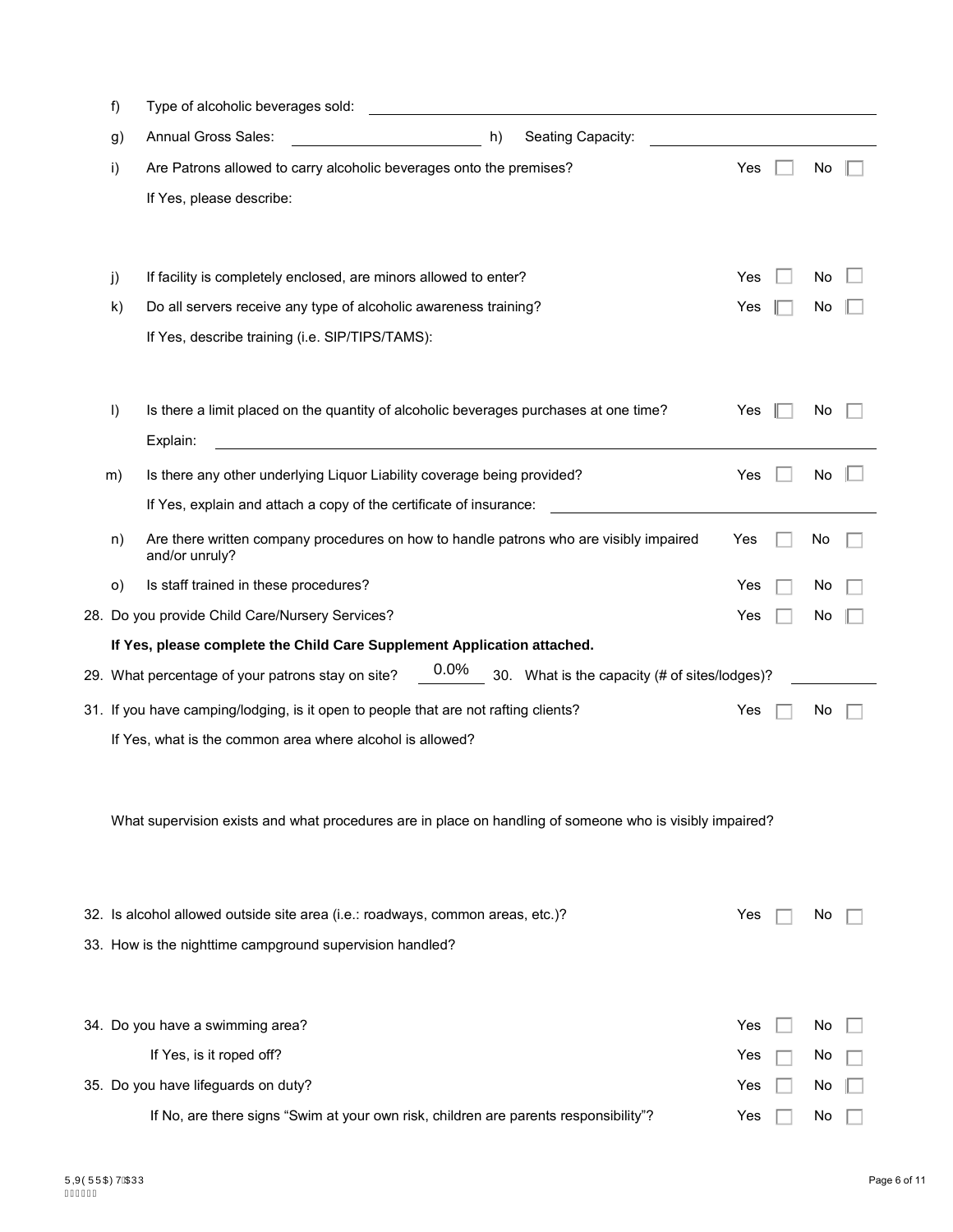|    | 36. Do you offer shuttle service to the rafting site for your clients? |                          |    |                 | Yes                                     | No |      |
|----|------------------------------------------------------------------------|--------------------------|----|-----------------|-----------------------------------------|----|------|
|    | If Yes, do you use your own automobiles or rent vehicles?              |                          |    |                 |                                         |    |      |
|    | 37. Are there any day camp activities?                                 |                          |    |                 | Yes                                     | No |      |
|    | If Yes, please describe:                                               |                          |    |                 |                                         |    |      |
|    |                                                                        |                          |    |                 |                                         |    |      |
|    |                                                                        |                          |    |                 |                                         |    |      |
|    | 38. Do you book any adventure trips or activities for other companies? |                          |    |                 | Yes                                     | No |      |
|    | <b>EMPLOYEE INFORMATION</b>                                            |                          |    |                 |                                         |    |      |
| 1. | Number of guides:                                                      | Full time:               |    |                 | Part time                               |    |      |
| 2. | % of guide staff that are return employees                             | 0.0%                     | 3. |                 | % of guide staff that are new employees |    | 0.0% |
| 4. | Number of other employees:                                             |                          | 5. | Annual payroll: |                                         |    |      |
| 6. | Do your guides have whitewater experience?                             |                          |    |                 | Yes                                     | No |      |
| 7. | What level of whitewater certification do your guides have?            |                          |    |                 |                                         |    |      |
| 8. | Do all guides have swift water rescue certification?                   |                          |    |                 | Yes                                     | No |      |
|    | If No, please explain:                                                 |                          |    |                 |                                         |    |      |
| 9. | Do your guides have lifeguard certificates?                            |                          |    |                 | Yes                                     | No |      |
|    | 10. Describe training procedure:                                       |                          |    |                 |                                         |    |      |
|    |                                                                        |                          |    |                 |                                         |    |      |
|    |                                                                        |                          |    |                 |                                         |    |      |
|    | 11. Do you have a guide manual? If Yes, please attach a copy.          |                          |    |                 | Yes                                     | No |      |
|    | PROPERTY INFORMATION                                                   |                          |    |                 |                                         |    |      |
| 1. | Name of responding fire hall township / city?                          |                          |    |                 |                                         |    |      |
| 2. | Address Information:                                                   |                          |    |                 |                                         |    |      |
|    | Location                                                               | <b>Legal Description</b> |    |                 | Occupancy                               |    |      |
|    |                                                                        |                          |    |                 |                                         |    |      |

| $-$ -------- | <b>EAGHL</b> PASSIBLISH | <b>O</b> |
|--------------|-------------------------|----------|
| Location #1  |                         |          |
| Location #2  |                         |          |
| Location #3  |                         |          |

# 3. Loss Payee/Mortgage Information:

| <b>Loss Payee</b> | <b>Mailing Address</b> | Amount of Mortgage<br>or % of Total |
|-------------------|------------------------|-------------------------------------|
|                   |                        |                                     |
|                   |                        |                                     |
|                   |                        |                                     |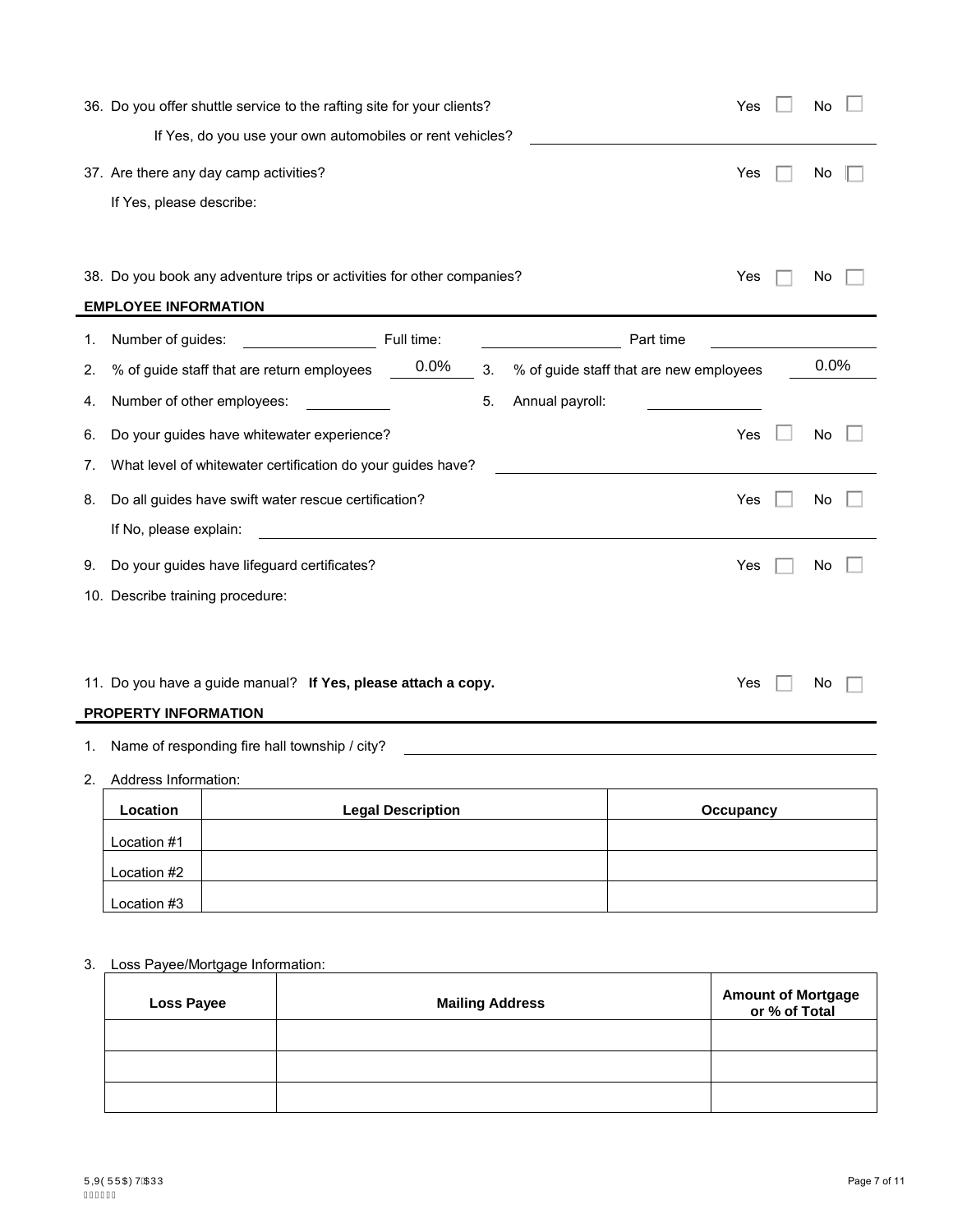- 4. How are rafts transported?
- 5. Where are your rafts stored during your rafting season and in what type of facility?
- 6. Where are your rafts stored during your **off** season and in what type of facility?

### 7. Building and Contents Schedule:

| <b>Name or Description of Building</b> | <b>New Replacement</b><br><b>Cost of Building</b> | <b>New Replacement</b><br><b>Cost of Contents</b> | <b>Total Cost</b><br><b>Building &amp; Contents</b> |
|----------------------------------------|---------------------------------------------------|---------------------------------------------------|-----------------------------------------------------|
|                                        | \$                                                | \$                                                | \$                                                  |
|                                        |                                                   |                                                   |                                                     |
|                                        |                                                   |                                                   |                                                     |
|                                        |                                                   |                                                   |                                                     |
|                                        |                                                   |                                                   |                                                     |
|                                        |                                                   |                                                   |                                                     |
|                                        |                                                   |                                                   |                                                     |
|                                        |                                                   |                                                   |                                                     |
|                                        |                                                   |                                                   |                                                     |
|                                        |                                                   |                                                   |                                                     |
| <b>TOTAL</b>                           | \$                                                | \$                                                | \$                                                  |

8. Watercraft Schedule – Please list all Rafts, Boats and Motors that you need insured:

| <b>Description</b> | <b>Actual Cash Value</b><br><b>Limit per Unit</b> | <b>Number of Units</b> | Total |
|--------------------|---------------------------------------------------|------------------------|-------|
|                    | \$                                                |                        | \$    |
|                    |                                                   |                        |       |
|                    |                                                   |                        |       |
|                    |                                                   |                        |       |
|                    |                                                   |                        |       |
|                    |                                                   |                        |       |
|                    |                                                   |                        |       |
| <b>TOTAL</b>       | \$                                                |                        | \$    |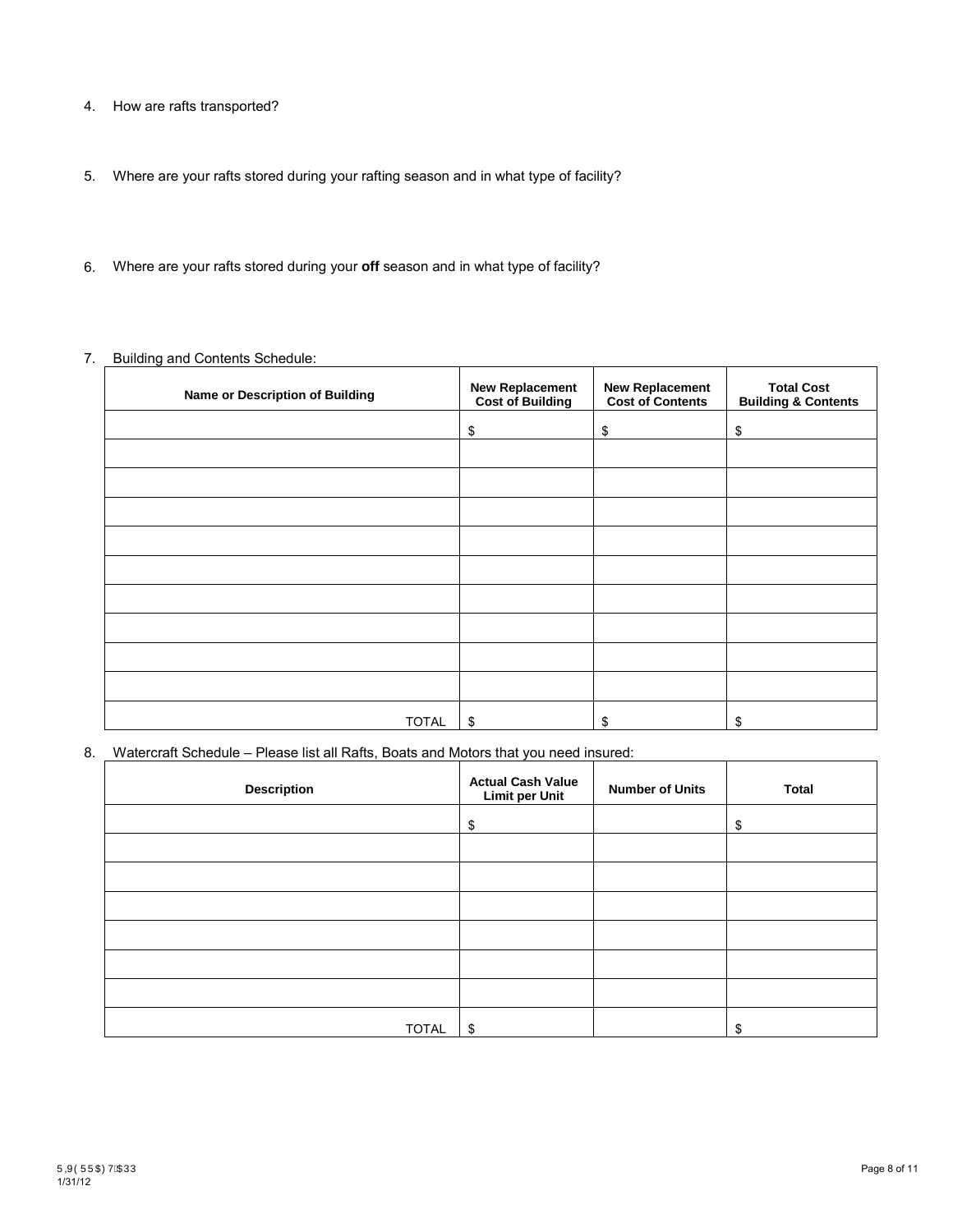| 9. Please complete a Structure Detail for all buildings, with a value of \$50,000 or more than 700 ft <sup>2</sup> . |  |  |  |
|----------------------------------------------------------------------------------------------------------------------|--|--|--|
|                                                                                                                      |  |  |  |

| 10. |                                                                           | Do you require Business Interruption coverage?                            | Yes               | No  |  |  |  |
|-----|---------------------------------------------------------------------------|---------------------------------------------------------------------------|-------------------|-----|--|--|--|
|     | If Yes, please complete the SUPPLEMENTARY BUSINESS INTERRUPTION WORKSHEET |                                                                           |                   |     |  |  |  |
|     |                                                                           | Limit Required:                                                           | S                 |     |  |  |  |
| 11. |                                                                           | Yes<br>Do you require Crime coverage?<br>Limit \$<br>No                   |                   |     |  |  |  |
|     |                                                                           | If Yes, what is your maximum amount of cash on hand at any given time: \$ |                   |     |  |  |  |
|     | a)                                                                        | Do you own an Automatic Teller Machine (ATM)?                             | Yes               | No  |  |  |  |
|     | b)                                                                        | What is the maximum amount of cash the machine can hold?                  | \$                |     |  |  |  |
|     | c)                                                                        | Where is the machine located?                                             |                   |     |  |  |  |
|     | d)                                                                        | Is the machine bolted down)?                                              | Yes               | No. |  |  |  |
|     | e)                                                                        | Briefly describe your procedure for filling the machine?                  |                   |     |  |  |  |
|     |                                                                           | 12. Do you require Equipment Breakdown coverage?<br>Yes<br>No             | Limit Required \$ |     |  |  |  |
|     | <b>GROSS RECEIPTS / ACTIVITIES</b>                                        |                                                                           |                   |     |  |  |  |

**Please use only Last Year's Receipts and number of Customer Trips. In order to provide a quotation, this section must be completed. If a new venture, please estimate.**

a) Provide split in revenues by breaking out your food, liquor, transportation and retail revenues from your ticket sales or other revenues shown below in b):

| Operation             | <b>Is Activity</b><br>Offered?<br>Yes or No | Is this a 3 <sup>rd</sup> party service?<br>Yes or No<br>(include comments) | Last Year's<br><b>Revenue from</b><br>January 1 to<br>December 31 |
|-----------------------|---------------------------------------------|-----------------------------------------------------------------------------|-------------------------------------------------------------------|
| Food                  |                                             |                                                                             |                                                                   |
| Liguor                |                                             |                                                                             |                                                                   |
| Transportation        |                                             |                                                                             |                                                                   |
| <b>Retail Sales</b>   |                                             |                                                                             |                                                                   |
| <b>Booking Agents</b> |                                             |                                                                             |                                                                   |
|                       |                                             | <b>Total A</b>                                                              |                                                                   |

b) Provide split in revenues for the following:

| <b>Operation</b>                                                              | <b>Is Activity</b><br>Offered?<br>Yes or No | Is this a $3^{\text{rd}}$ party service?<br>Yes or No<br>(include comments) | Last Year's<br><b>Revenue from</b><br>January 1 to<br>December 31 |
|-------------------------------------------------------------------------------|---------------------------------------------|-----------------------------------------------------------------------------|-------------------------------------------------------------------|
| River Rafting - guided                                                        |                                             |                                                                             |                                                                   |
| River Rafting - self guided                                                   |                                             |                                                                             |                                                                   |
| River Rafting - family float (some minor<br>rapids - typically Class I or II) |                                             |                                                                             |                                                                   |
| <b>Winter Operations</b>                                                      |                                             |                                                                             |                                                                   |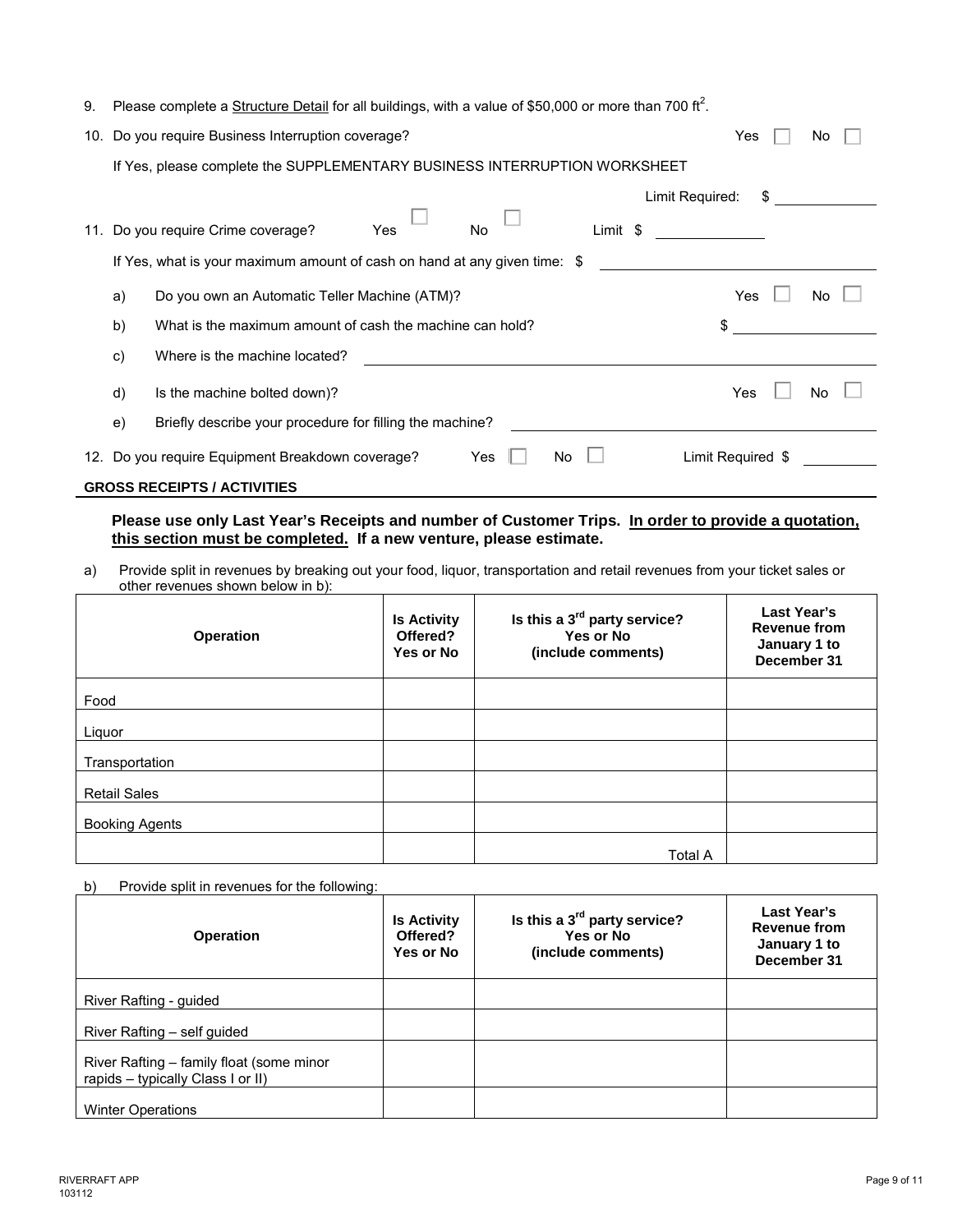| <b>Operation</b>                                                          | <b>Is Activity</b><br>Offered?<br>Yes or No | Is this a $3^{\text{rd}}$ party service?<br>Yes or No<br>(include comments) | Last Year's<br><b>Revenue from</b><br>January 1 to<br>December 31 |
|---------------------------------------------------------------------------|---------------------------------------------|-----------------------------------------------------------------------------|-------------------------------------------------------------------|
| Kayaking - hard shell                                                     |                                             |                                                                             |                                                                   |
| Kayaking - inflatable                                                     |                                             |                                                                             |                                                                   |
| Canoe - flat water                                                        |                                             |                                                                             |                                                                   |
| Canoe - white water                                                       |                                             |                                                                             |                                                                   |
| Lessons/Camps - on water                                                  |                                             |                                                                             |                                                                   |
| Lessons/Camps - on land                                                   |                                             |                                                                             |                                                                   |
| Children Camps / Day Camps                                                |                                             |                                                                             |                                                                   |
| Child Minding Services - if yes,<br>supplementary application is required |                                             |                                                                             |                                                                   |
| Lodging - Hotel/Motel/Condo/Campsite                                      |                                             |                                                                             |                                                                   |
| Equipment Rental (canoes, kayaks, bikes)                                  |                                             |                                                                             |                                                                   |
| Other Rental (wet suits)                                                  |                                             |                                                                             |                                                                   |
| <b>Marina Power Boat Rentals</b>                                          |                                             |                                                                             |                                                                   |
|                                                                           |                                             | <b>Total B</b>                                                              |                                                                   |

## c) Are any of the following activities / operations offered?

| Operation                      | <b>Is Activity</b><br>Offered?<br>Yes or No | Is this a 3 <sup>rd</sup> party service?<br>Yes or No<br>(include comments) | Last Year's<br><b>Revenue from</b><br>January 1 to<br>December 31 |
|--------------------------------|---------------------------------------------|-----------------------------------------------------------------------------|-------------------------------------------------------------------|
| Bicycling - mountain biking    |                                             |                                                                             |                                                                   |
| Horseback Riding               |                                             |                                                                             |                                                                   |
| <b>Wagon Rides</b>             |                                             |                                                                             |                                                                   |
| Mountaineering (Rock Climbing) |                                             |                                                                             |                                                                   |
| <b>Climbing Walls</b>          |                                             |                                                                             |                                                                   |
| Paintball                      |                                             |                                                                             |                                                                   |
| Water Tubing                   |                                             |                                                                             |                                                                   |
| Skateboarding                  |                                             |                                                                             |                                                                   |
| Roller Boarding / Blading      |                                             |                                                                             |                                                                   |
| Volleyball                     |                                             |                                                                             |                                                                   |
| <b>Golf Course</b>             |                                             |                                                                             |                                                                   |
| Concerts                       |                                             |                                                                             |                                                                   |
| <b>Tennis Courts</b>           |                                             |                                                                             |                                                                   |
| Swimming Pool                  |                                             |                                                                             |                                                                   |